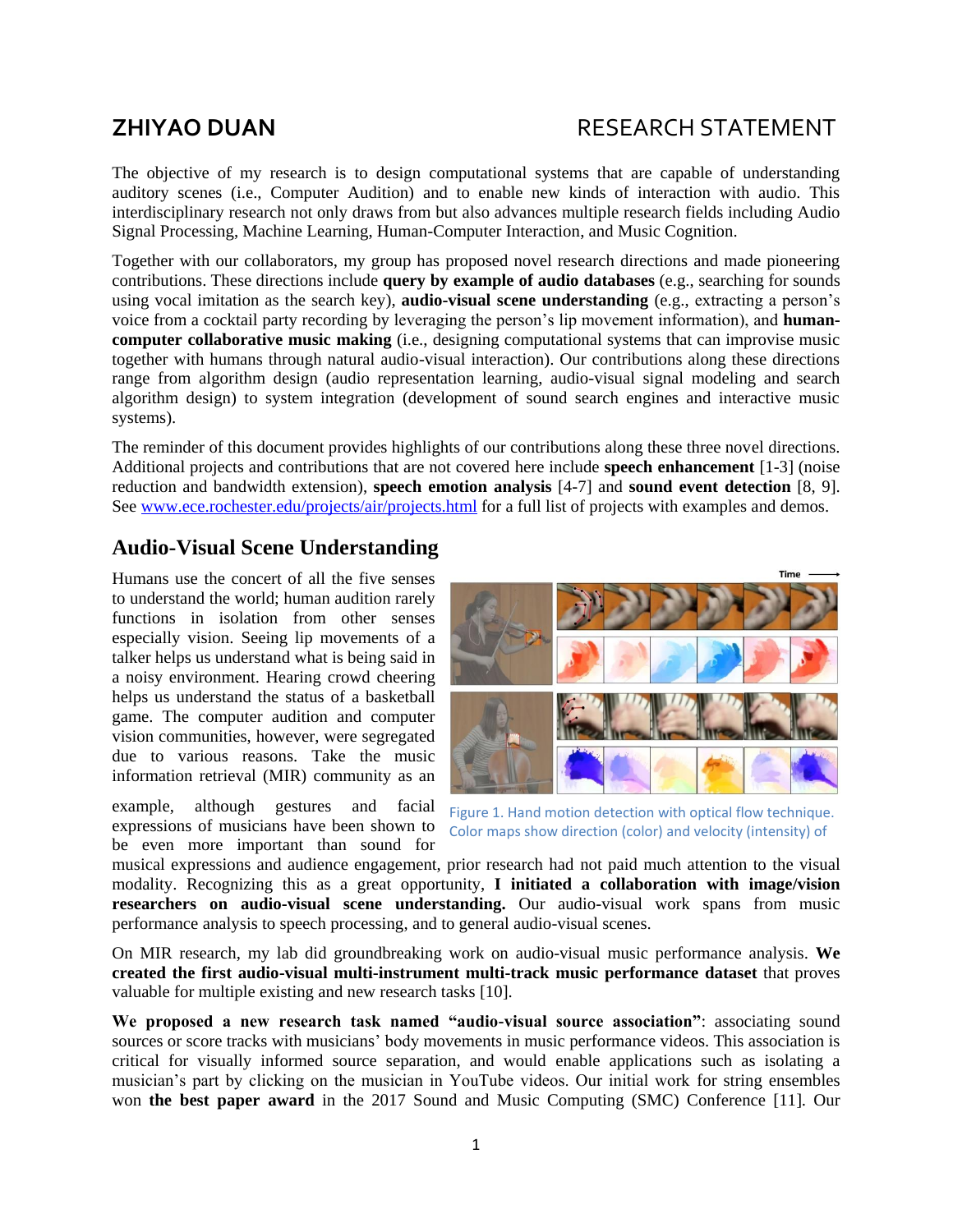follow-up work extends this association modeling to all kinds of string, woodwind and brass instruments in Western chamber music, without the need of knowing the kind of instruments beforehand [12]. It models audio-visual correspondences between note onsets and body/finger motion, and between pitch fluctuation and vibrato motion of musicians in music ensembles.

On performance technique analysis, **we proposed the first videobased method for vibrato analysis for polyphonic string music** [13]. Vibrato is a common playing technique characterized by a periodic pitch fluctuation. Existing methods analyze vibrato rate and depth by analyzing the pitch contour. In polyphonic performances (e.g., string quartet), however, pitch estimation itself is a challenging problem. For string instruments, vibrato is produced by the left hand rolling motion which changes the length and tension of the vibrating string. Our method uses the optical flow technique to estimate this hand rolling motion (see [Figure \)](#page-0-0), detects vibrato notes, and further



<span id="page-1-0"></span>Figure 2. Vibrato detection accuracy comparing audio-based and the proposed video-based method for polyphonic string music.

analyzes vibrato rate and depth. Experiments show that the vibrato note detection accuracy is significantly improved from the traditional audio-based method (see [Figure 2](#page-1-0)). This work won a **best paper nomination** in the 2017 International Society for Music Information Retrieval (ISMIR) Conference.

The cocktail party problem, i.e., separating sound sources from an audio mixture is a fundamental problem in computer audition. **We proposed a novel audio-visual deep clustering (AVDC) method to leverage both audio and visual cues to separate the signals of multiple speakers [14].** This AVDC model is trained on audio-visual speech mixtures and their isolated sound sources to learn audio-visual time-frequency (T-F) embeddings that capture audio-visual association. During separation, this embedding is calculated for each speaker at each T-F bin, and T-F bin clustering is then performed to achieve separation. This method is shown to outperform two state-of-the-art audio-based and three audiovisual separation methods. Further analyses show that the AVDC model generalizes across different numbers of speakers between training and testing and shows some robustness when visual information is partially missing.

Our audio-visual work also includes the **generation of talking faces from input speech**, which would help speech comprehension for hearing impaired population and in noisy environments. We first proposed a system to generate identity-neutral 2D/3D talking face landmarks from input speech in real time [15, 16]. We further proposed a system to generate photo-realistic talking face videos from these generated face landmarks for an arbitrary person given the person's single face image [17, 18]. We are now working on an **end-to-end system** that bypasses the face landmark generation stage to directly generate photorealistic talking face videos for an arbitrary person from speech spoken by other people. This system is robust to noise in the speech signal, and is able to generate emotion expressions when the speech is emotional. We foresee that this disruptive technology may pose challenges on privacy and security, and we plan to do research on its counterpart: automatic detection of generated fake videos.

Our audio-visual work is supported by the National Science Foundation grant [No. 1741472, "BIGDATA:](https://www.nsf.gov/awardsearch/showAward?AWD_ID=1741472)  [F: Audio-Visual Scene Understanding."](https://www.nsf.gov/awardsearch/showAward?AWD_ID=1741472) The talking face generation work was also supported by a UofR AR/VR pilot award.

## **Human-Computer Collaborative Music Making**

We are in a world where the interaction between humans and machines is becoming deeper and broader, but this interaction can hardly be called collaboration: The role of machine is assistive at best, and is not nearly equal to that of humans. Developing systems that allow us to truly collaborate with our increasingly important partners – machines, is one of the main missions in the research of cyber-human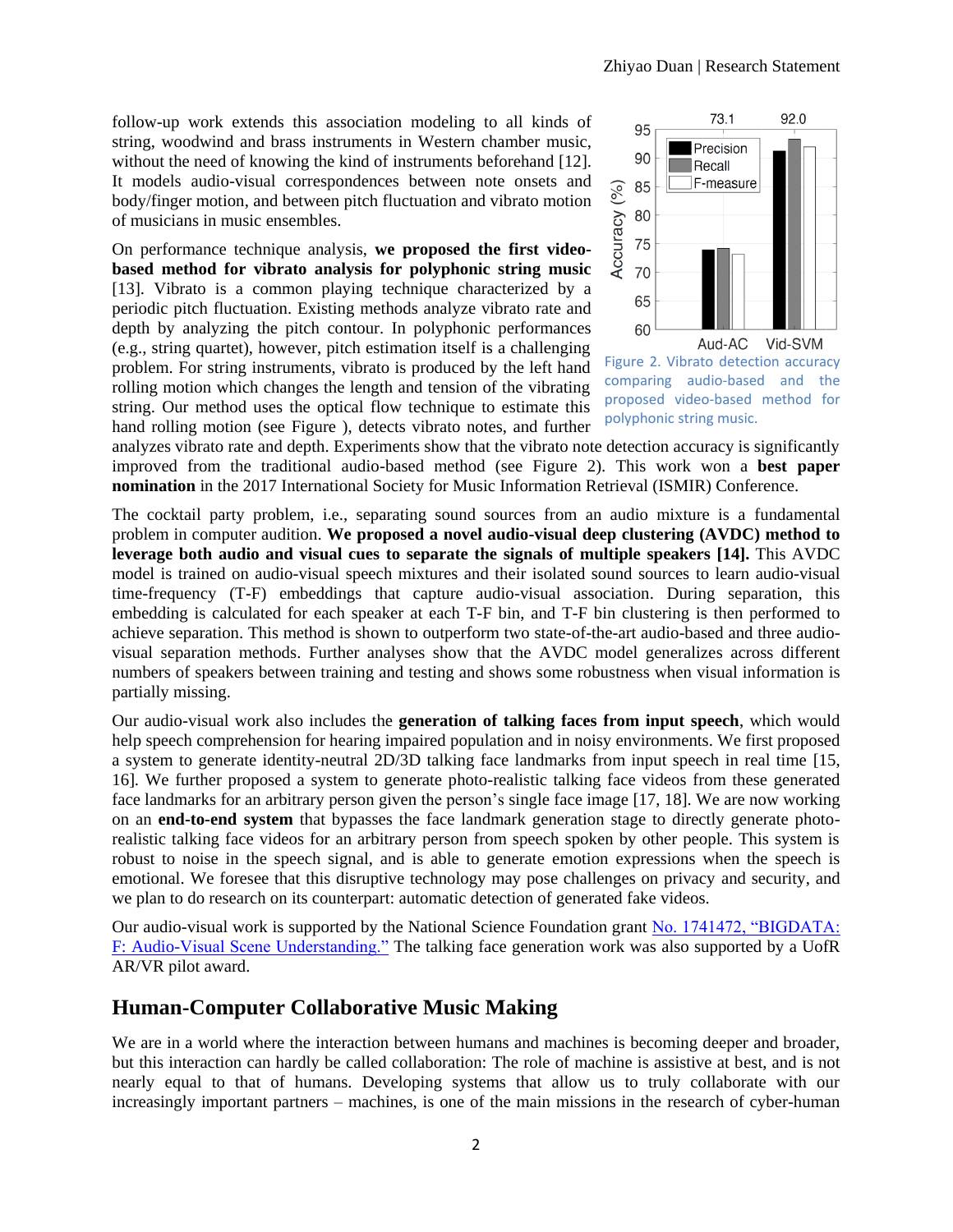systems. In this project, we aim to advance human-computer collaboration by designing systems that allow humans and machines to play music together. State-of-the-art research along this line is on automatic music accompaniment, where the system follows human performer's tempo and renders synthesized or pre-recorded music accompaniment. This interaction is far from the way that human musicians collaborate with each other. We propose to design **systems that allow humans to collaborate with machines in the way that human musicians collaborate among themselves.**

Great collaboration relies on deep mutual understanding. To achieve our goal, machines need to understand human musicians' performance. Machines also need to know how to "perform" instead of mechanically playing back pre-recorded tracks to allow humans better understand them. Furthermore, machines need to understand musical knowledge and compositional skills to improvise music with humans. These three aspects – **perception, performance, and theory** – form the core skills of musicianship. Our lab has made significant contributions on all of the three aspects (see below).

On music perception, we made contributions on music transcription (converting music audio into musical score), score following (aligning music performance with musical score in real time) and audio-visual music performance analysis. For highlights, we developed **a highly accurate piano transcription algorithm for the context-dependent setting** using convolutional sparse coding [19, 20]. This algorithm, once trained on the specific piano and acoustic environment to be transcribed, achieves significantly higher transcription accuracy than the state of the art, albeit the presence of background noise and strong room reverberation. A US patent (9779706) is issued for this work. Furthermore, as existing music transcription systems only convert music audio into the MIDI representation, we proposed **a system to transcribe polyphonic music audio into MIDI and then into human-readable music notation** [21], and we designed **the first metric for evaluating music notation transcription** [22].

We also developed **a score following technique for piano that is robust to the audio-score mismatch due to the sustained effect**: the sound of a note lasts longer than what is notated in the score due to legato articulation, sustain pedal usage and room reverberation [23]. This approach increasingly improves the alignment accuracy and robustness over state-of-the-art baselines as the sustained effect becomes stronger. Finally, as described in the previous section, **we pioneered the research on audio-visual music performance analysis**, including source association [12], vibrato analysis [13], and multi-pitch estimation and tracking [24].

On music performance, we designed **the first system that renders a skeleton pianist playing the input music in real time (**[Figure 3](#page-2-0)**)** [25]. The skeleton makes expressive body movements (e.g., leaning

forward before playing heavy chords) that are often indistinguishable from those of the human pianist who played the music. While sound synthesis has been investigated for decades, to our best knowledge, **this was the first work on visual music performance rendering**. Further investigation along this direction would enable many novel applications in music education, entertainment, and AR/VR.

On music theory modeling, **we developed a music language model for multi-part music**, which models the relation between a position of the music score and its context [26]. This model is part-invariant, i.e., it can process/generate music scores consisting of an arbitrary number of parts using a single trained model. This model is used in melody/bassline harmonization and music generation. In a baseline harmonization experiment, we compared the machine harmonization with student harmonization at the Eastman School of Music, through blind, objective (grading) and subjective (listening) tests. Results show that our algorithm achieved comparable ratings to students on two of the three basslines [26]. See Figure 4 for objective evaluation results. Figure 3. The pianist skeleton



<span id="page-2-0"></span>rendering system.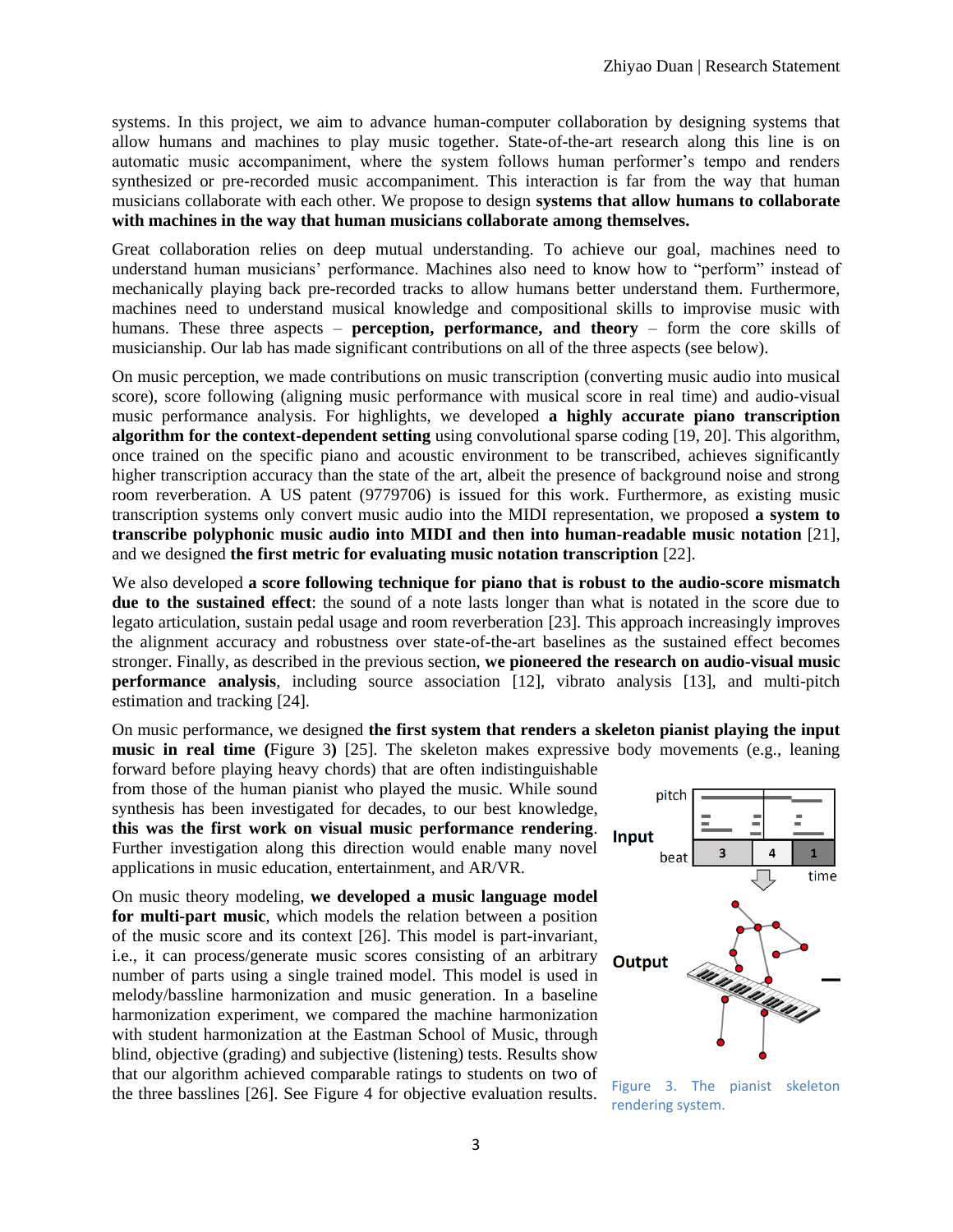To our best knowledge, this was the first systematic comparison between machine composition and human composition of music in the literature.

Our ongoing work on music theory modeling and music generation is on **real-time interactive improvisation**. We have developed a human-computer interactive duet improvisation demo system that responds to human playing with a counterpoint performance in real time. The current algorithm behind this system is based on maximum likelihood prediction, and we are improving it by formulating the problem as reinforcement learning, which is commonly used in learning agent-environment interaction such as autonomous driving.



Figure 4. Objective evaluation (grading) on bassline harmonization by our algorithm and by music students. Higher values are better.

Moving forward, we will integrate the three

parts of work – perception, performance, theory/composition – into the design of a human-computer collaborative music making system with audio-visual interaction. We also plan to design a physical embodiment of such system, leading to human-robot collaborative music performances. This work is supported by the National Science Foundation grant [No. 1846184, "CAREER: Human-Computer](https://www.nsf.gov/awardsearch/showAward?AWD_ID=1846184)  [Collaborative Music Making."](https://www.nsf.gov/awardsearch/showAward?AWD_ID=1846184)

### **Query by Example of Audio Databases**

Text-based search engines have profoundly improved the way people access information online. For audio databases, however, text-based search is often problematic. Many audio files have metadata that does not describe the audio content (e.g., "30 minutes of street scene, Chicago Aug 24, 2012"). Files labeled with content-relevant tags often have non-specific tags that make them indistinguishable from many other files (e.g., "Barking dogs" returns 1134 files on [www.freesound.org\)](http://www.freesound.org/). Even when a specific file is known to contain the desired content, it is typically not indexed with tags throughout the file, forcing the user to listen through the file to find the desired segment.

To address these problems, **we proposed a novel idea for audio search – using audio examples (vocal imitation in particular) as the query key** (Figure 5): A user vocalizes the audio concept in mind and the system retrieves audio recordings that are similar, in some way, to the vocal imitation. This approach complements the traditional text-based search, and would make search easier, faster, and possible in cases where text tags are not available.

![](_page_3_Figure_10.jpeg)

Figure 5. Sound search by vocal imitation.

There are two main challenges in designing vocal-imitation-based sound retrieval systems: 1) What feature representations should be used for the vocal imitation queries and database audio files, such that acoustic characteristics that humans use to imitate are emphasized while surface-level differences are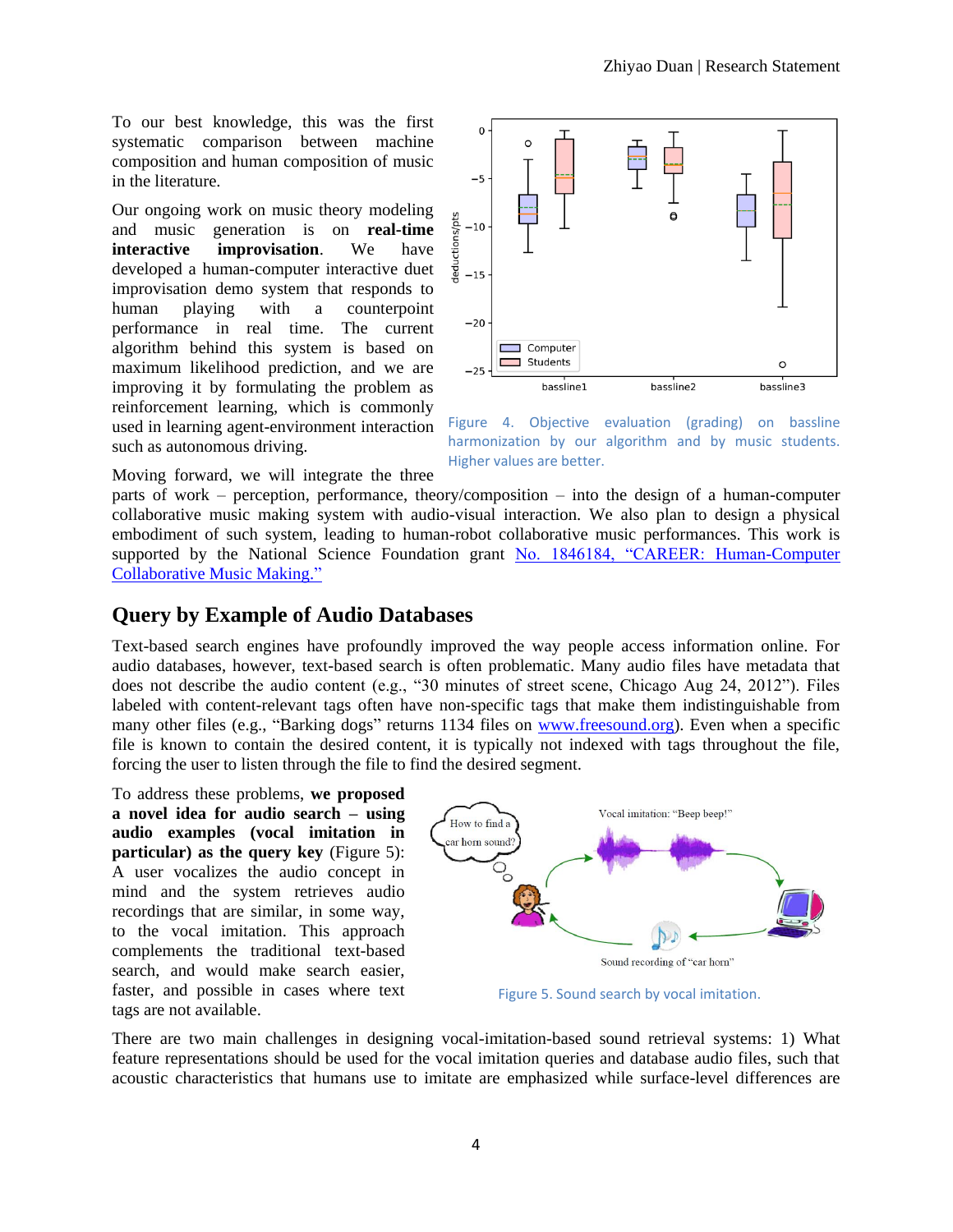downplayed? 2) What matching algorithms would work with the feature representations to discern target sounds from irrelevant sounds, given a query?

To answer these questions, we explored different techniques and system designs, from using engineered features such as melfrequency cepstral coefficients (MFCC) to automatically learning features from data with stacked auto-encoders (SAE), from using pre-defined similarity measures such as cosine similarity and Kullback-Leibler (K-L) divergence to automatically learning these measures using neural networks [27]. Recently, we proposed a **novel Siamese-style neural network architecture called TL-IMINET** [28], as shown in [Figure .](#page-4-0) It uses two convolutional neural networks (CNN) to extract feature representations from the log-mel spectrograms of the imitation query and a sound candidate in the database, and then uses a fully connected (FC) network with three layers to predict the similarity. TL-IMINET is trained on positive (relevant) and negative (irrelevant) pairs of vocal imitations and sound recordings to learn what features to extract and how to predict the similarity.

As many neural-network-based methods, TL-IMINET is data hungry, however, large amounts of imitation-sound pairs are expensive to obtain. To address this problem, we adopted the **transfer learning** idea to pre-train CNN feature extraction networks on relevant tasks (spoken language classification and environmental sound classification) where large amounts of data are available. Experiments show that TL-IMINET outperforms our previous state-of-the-art system IMISOUND on the average ranking of the target sound, thanks to the new network architecture and transfer learning [29].

![](_page_4_Figure_4.jpeg)

<span id="page-4-0"></span>Figure 6. The proposed TL-IMINET neural network architecture. The two CNN networks extract feature representations and the FCN network predicts similarity.

Interpretation of deep neural networks remains an important open problem in machine learning. As the network architecture becomes more complex, it is more difficult to understand how the network functions. To better understand the feature representations and similarity measures learned by TL-IMINET, we used activation maximization to **visualize and sonify** input spectrograms that maximize the activation of certain neurons in each CNN layer and FCN layer. We found that the **CNN networks pay attention to delicate patterns** (e.g., bird chirping and water flowing like sounds) from the input vocal imitation and sound recording spectrograms, and the similarity measure learned by the **FCN network emphasizes the similar temporal evolution** and downplays the timber differences between the vocal imitation and sound recording.

**We further developed a vocal-imitation-based sound search engine named** *Vroom!* using the TL-IMINET algorithm and created a copyright-free database with ~5000 sound effects for this search engine. This will be **the first public sound search engine** taking vocal imitation queries. We also conducted a small-scale user study which showed that vocal-imitation-based search demonstrated significant advantages over text-based search for certain categories of sounds (e.g., synthesized sounds) in terms of the search efficiency and ease-of-use ratings [30]. **We are now conducting a large-scale user study** on Amazon Mechanical Turk to further assess the effectiveness of this novel way to sound search over the traditional text-based approach. Moving forward, we plan to integrate these two search approaches and scale to large databases with long audio recordings.

This work is funded by the National Science Foundation grant [No. 1617107, "Algorithms for Query by](https://www.nsf.gov/awardsearch/showAward?AWD_ID=1617107)  [Example of Audio Databases."](https://www.nsf.gov/awardsearch/showAward?AWD_ID=1617107)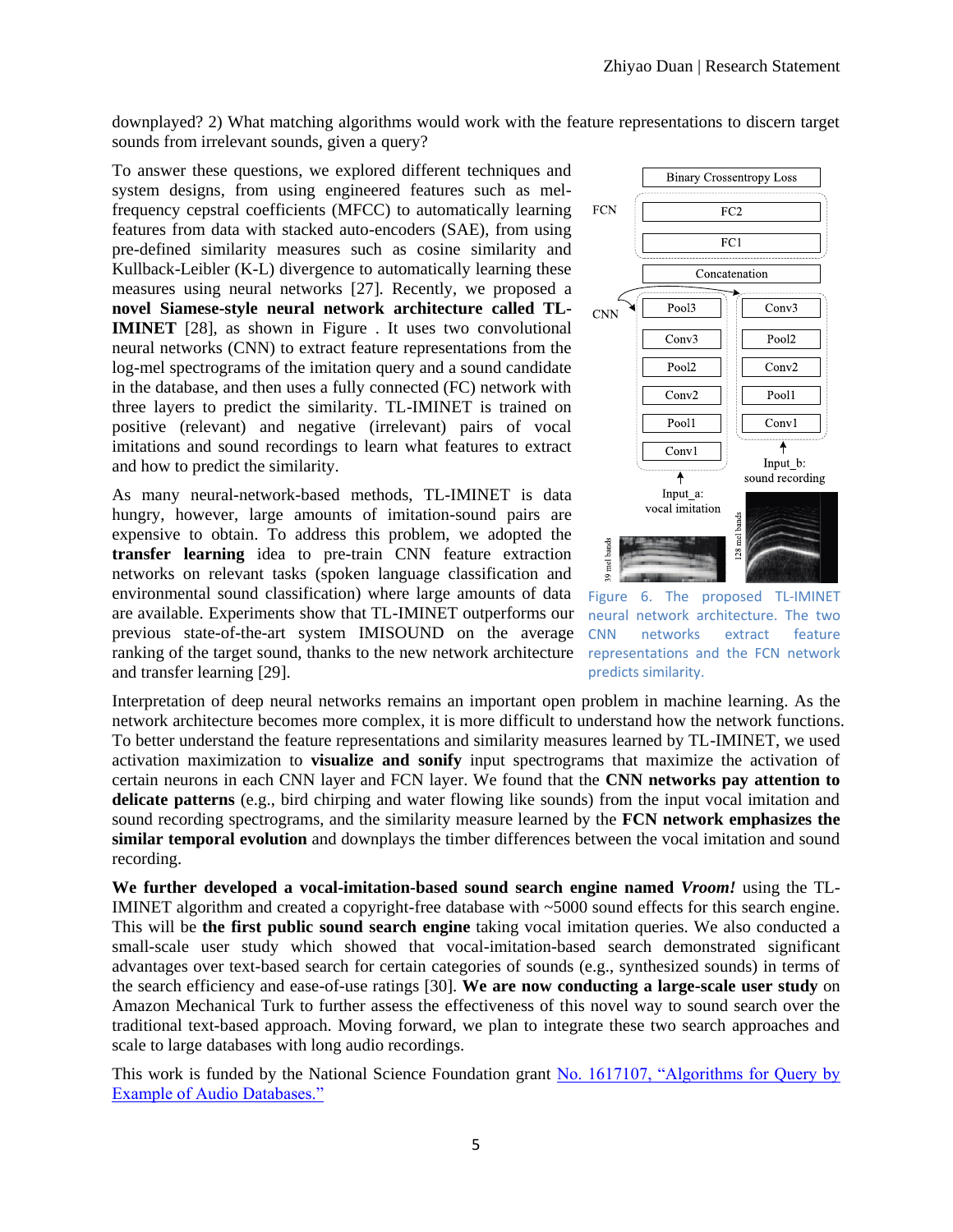## **Selected References**

- [1] S. E. Eskimez, P. Soufleris, Z. Duan, and W. Heinzelman, "Front-end speech enhancement for commercial speaker verification systems," *Speech Communication,* vol. 99, pp. 101-113, 2018.
- [2] J. Zhou, S. Chen, and Z. Duan, "Rotational reset strategy for online semi-supervised NMF-based speech enhancement for long recordings," in *Proc. IEEE Workshop on Applications of Signal Processing to Audio and Acoustics (WASPAA)*, 2015, pp. 1-5.
- [3] S. E. Eskimez, K. Koishida, and Z. Duan, "Adversarial Training for Speech Super-Resolution," *IEEE Journal of Selected Topics in Signal Processing,* vol. 13, pp. 347-358, 2019.
- [4] N. Yang, J. Yuan, Y. Zhou, I. Demirkol, Z. Duan, W. Heinzelman*, et al.*, "Enhanced multiclass SVM with thresholding fusion for speech-based emotion classification," *International Journal of Speech Technology,* vol. 20, pp. 27-41, 2017.
- [5] S. E. Eskimez, Z. Duan, and W. Heinzelman, "Unsupervised learning approach to feature analysis for automatic speech emotion recognition," in *Proc. IEEE International Conference on Acoustics, Speech and Signal Processing (ICASSP)*, 2018, pp. 5099-5103.
- [6] S. E. Eskimez, K. Imade, N. Yang, M. Sturge-Apple, Z. Duan, and W. Heinzelman, "Emotion classification: how does an automated system compare to naive human coders?," in *Proc. IEEE International Conference on Acoustics, Speech and Signal Processing (ICASSP)*, 2016, pp. 2274- 2278.
- [7] S. E. Eskimez, M. Sturge-Apple, Z. Duan, and W. B. Heinzelman, "WISE: Web-based Interactive Speech Emotion Classification," in *Proc. SAAIP @ IJCAI*, 2016, pp. 2-7.
- [8] R. Lu, Z. Duan, and C. Zhang, "Metric learning based data augmentation for environmental sound classification," in *Proc. IEEE Workshop on Applications of Signal Processing to Audio and Acoustics (WASPAA)*, 2017, pp. 1-5.
- [9] R. Lu, Z. Duan, and C. Zhang, "Multi-scale recurrent neural network for sound event detection," in *Proc. IEEE International Conference on Acoustics, Speech and Signal Processing (ICASSP)*, 2018, pp. 131-135.
- [10] B. Li, X. Liu, K. Dinesh, Z. Duan, and G. Sharma, "Creating a multitrack classical music performance dataset for multimodal music analysis: Challenges, insights, and applications," *IEEE Trans. Multimedia,* vol. 21, pp. 522-535, 2018.
- [11] B. Li, C. Xu, and Z. Duan, "Audio-visual source association for string ensembles through multimodal vibrato analysis," *in Proc. Sound and Music Computing Conference (SMC),* pp. 159-166, 2017.
- [12] B. Li, C. Xu, G. Sharma, and Z. Duan, "Online audio-visual source association for chamber music performances," *Transactions of International Society for Music Information Retrieval,* vol. 2, pp. 29-42, 2019.
- [13] B. Li, K. Dinesh, G. Sharma, and Z. Duan, "Video-based vibrato detection and analysis for polyphonic string music," *in Proc. International Society for Music Information Retrieval Conference (ISMIR),* pp. 123-130, 2017.
- [14] R. Lu, Z. Duan, and C. Zhang, "Audio–Visual Deep Clustering for Speech Separation," *IEEE/ACM Transactions on Audio, Speech, and Language Processing,* vol. 27, pp. 1697-1712, 2019.
- [15] S. E. Eskimez, R. K. Maddox, C. Xu, and Z. Duan, "Generating Talking Face Landmarks from Speech," in *Proc. International Conference on Latent Variable Analysis and Signal Separation*, 2018, pp. 372-381.
- [16] S. E. Eskimez, R. K. Maddox, C. Xu, and Z. Duan, "Noise-resilient training method for face landmark generation from speech," *IEEE/ACM Trans. Audio, Speech & Language Processing,*  Under Review.